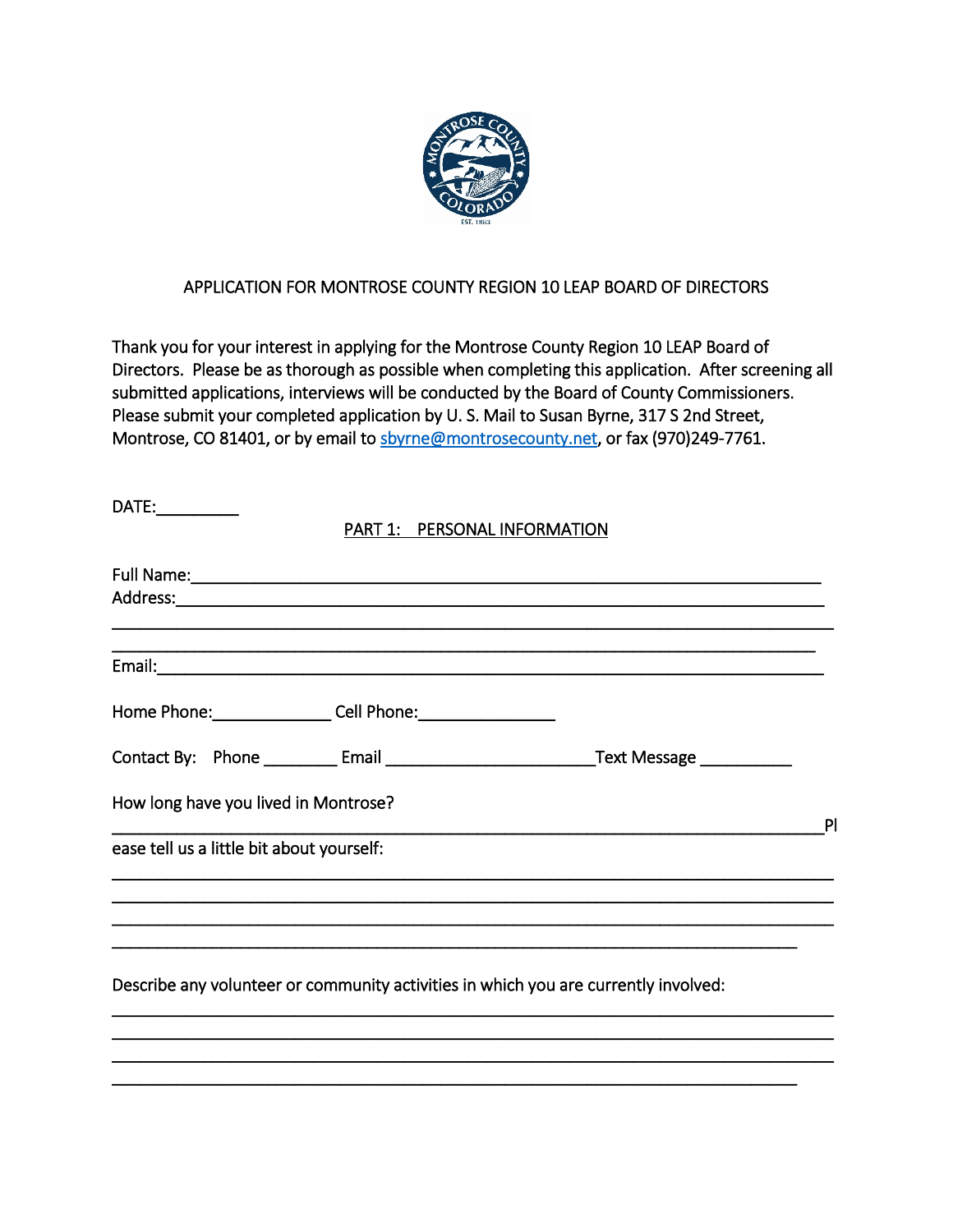Will you be able to attend 1 Board meeting each month, and attend additional committee meetings each month: Yes\_\_\_\_\_\_\_\_ No\_\_\_\_\_\_\_\_\_

## PART 2: EMPLOYMENT HISTORY

\_\_\_\_\_\_\_\_\_\_\_\_\_\_\_\_\_\_\_\_\_\_\_\_\_\_\_\_\_\_\_\_\_\_\_\_\_\_\_\_\_\_\_\_\_\_\_\_\_\_\_\_\_\_\_\_\_\_\_\_\_\_\_\_\_\_\_\_\_\_\_\_\_\_\_\_\_\_\_ \_\_\_\_\_\_\_\_\_\_\_\_\_\_\_\_\_\_\_\_\_\_\_\_\_\_\_\_\_\_\_\_\_\_\_\_\_\_\_\_\_\_\_\_\_\_\_\_\_\_\_\_\_\_\_\_\_\_\_\_\_\_\_\_\_\_\_\_\_\_\_\_\_\_\_\_\_

\_\_\_\_\_\_\_\_\_\_\_\_\_\_\_\_\_\_\_\_\_\_\_\_\_\_\_\_\_\_\_\_\_\_\_\_\_\_\_\_\_\_\_\_\_\_\_\_\_\_\_\_\_\_\_\_\_\_\_\_\_\_\_\_\_\_\_\_\_\_\_\_\_\_\_\_\_\_\_ \_\_\_\_\_\_\_\_\_\_\_\_\_\_\_\_\_\_\_\_\_\_\_\_\_\_\_\_\_\_\_\_\_\_\_\_\_\_\_\_\_\_\_\_\_\_\_\_\_\_\_\_\_\_\_\_\_\_\_\_\_\_\_\_\_\_\_\_\_\_\_\_\_\_\_\_\_ \_\_\_\_\_\_\_\_\_\_\_\_\_\_\_\_\_\_\_\_\_\_\_\_\_\_\_\_\_\_\_\_\_\_\_\_\_\_\_\_\_\_\_\_\_\_\_\_\_\_\_\_\_\_\_\_\_\_\_\_\_\_\_\_\_\_\_\_\_\_\_\_\_\_\_\_\_\_

\_\_\_\_\_\_\_\_\_\_\_\_\_\_\_\_\_\_\_\_\_\_\_\_\_\_\_\_\_\_\_\_\_\_\_\_\_\_\_\_\_\_\_\_\_\_\_\_\_\_\_\_\_\_\_\_\_\_\_\_\_\_\_\_\_\_\_\_\_\_\_\_\_\_\_\_\_\_

Name of your present employer or if retired your last employer:

Address and contact information for present employer:

Job Title:

May we contact you at work? <br>
Yes\_\_\_ No\_\_\_

PART 3. EDUCATION:

| <b>HIGH SCHOOL/COLLEGE</b> | <b>ADDRESS</b> | <b>YFARS</b><br><b>ATTENDED</b> | <b>DEGREE &amp; YEAR</b> |
|----------------------------|----------------|---------------------------------|--------------------------|
|                            |                |                                 |                          |
|                            |                |                                 |                          |

## List the following information for three personal or professional references:

| <b>NAME</b> | RELATIONSHIP | YEARS KNOWN / PHONE # |
|-------------|--------------|-----------------------|
|             |              |                       |
|             |              |                       |
|             |              |                       |